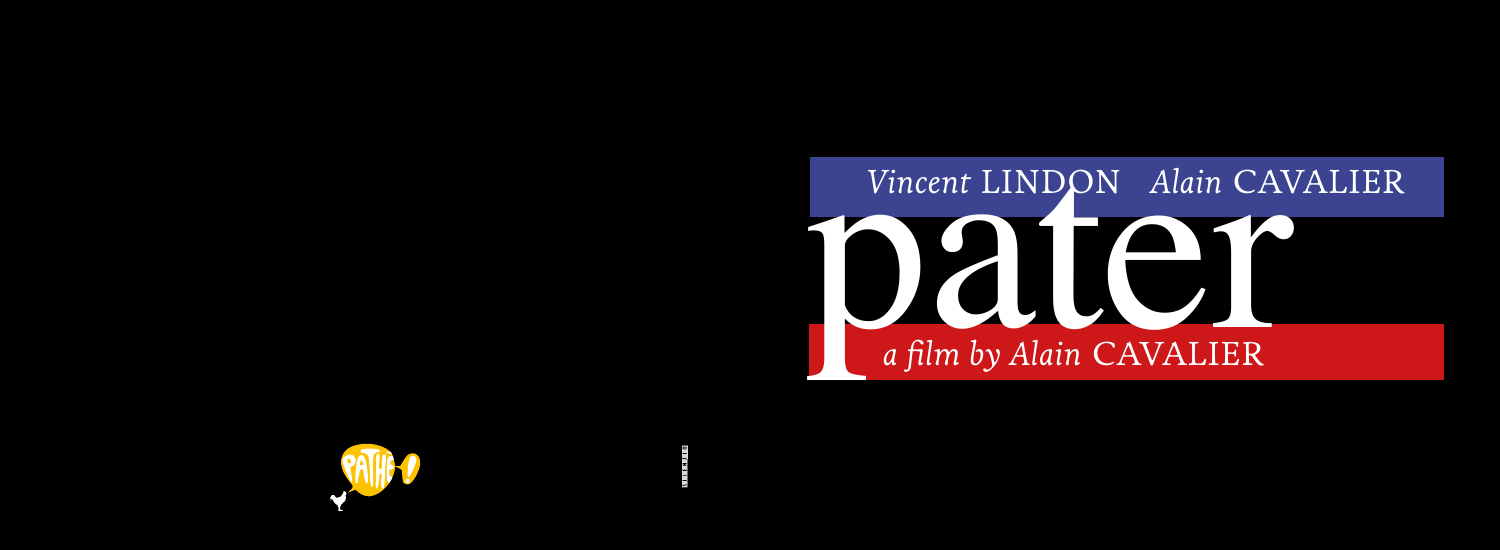

Running Time: 1h45

London Office 6 Ramillies Street London W1F 7TY - UK Tel: +44 207 462 4429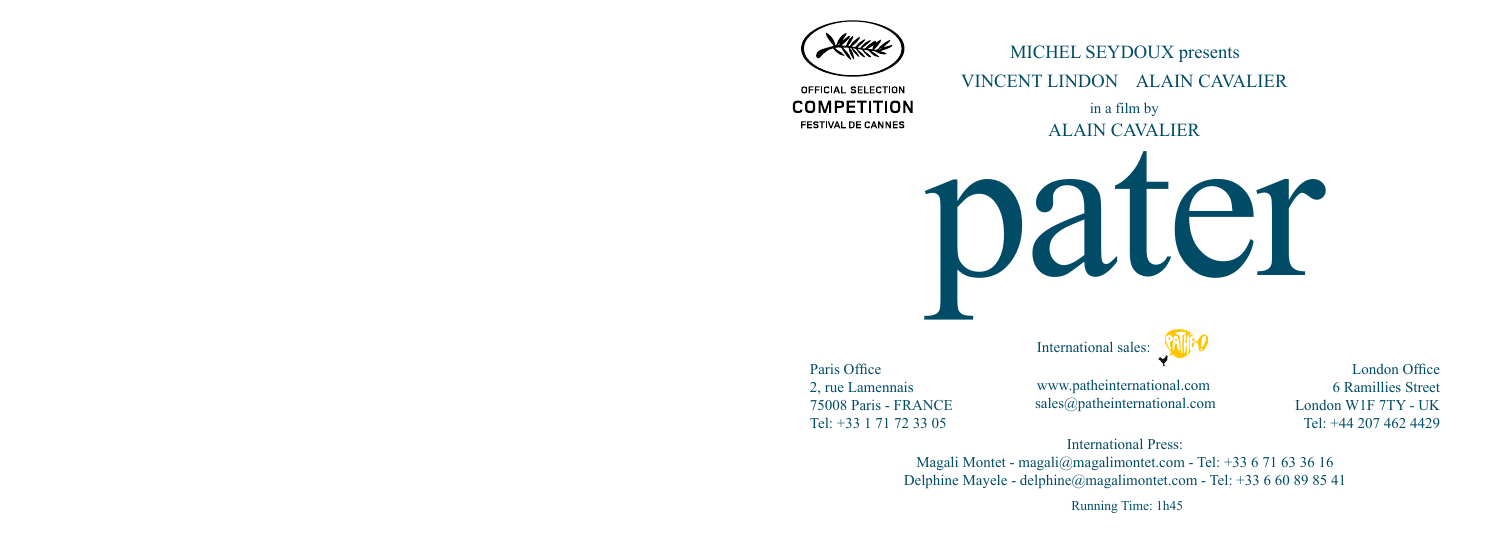

Vincent Lindon and Alain Cavalier are pals. Like father and son nearly. They sip port in bars dreaming of a film they might make. Together. Once in a while, they don suit and tie. Switch on a camera, play men of power. See how much trouble they can make. For a laugh. Tell a tall story, part personal, part – plain tall. As ever at the movies, there's that excellent question no one can answer: is it all make-believe?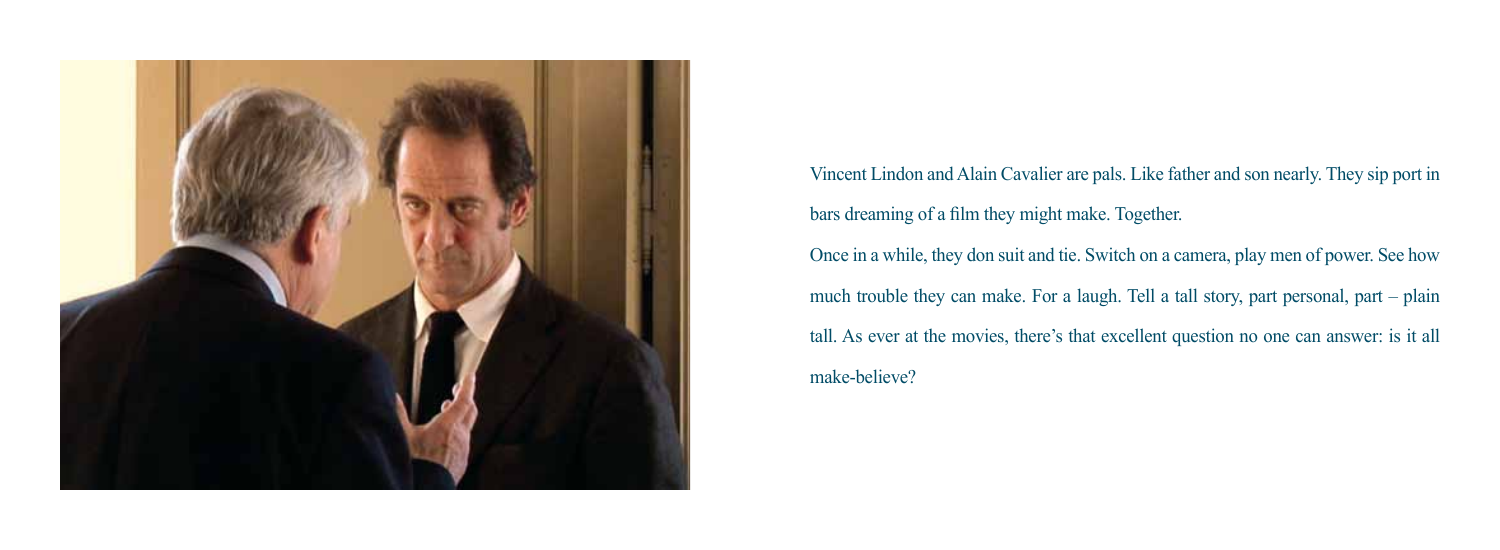

- I feel I really could be Prime Minister. Given the right entourage. If I choose the right team. If I am kind and sensible, if I sort good ideas from bad.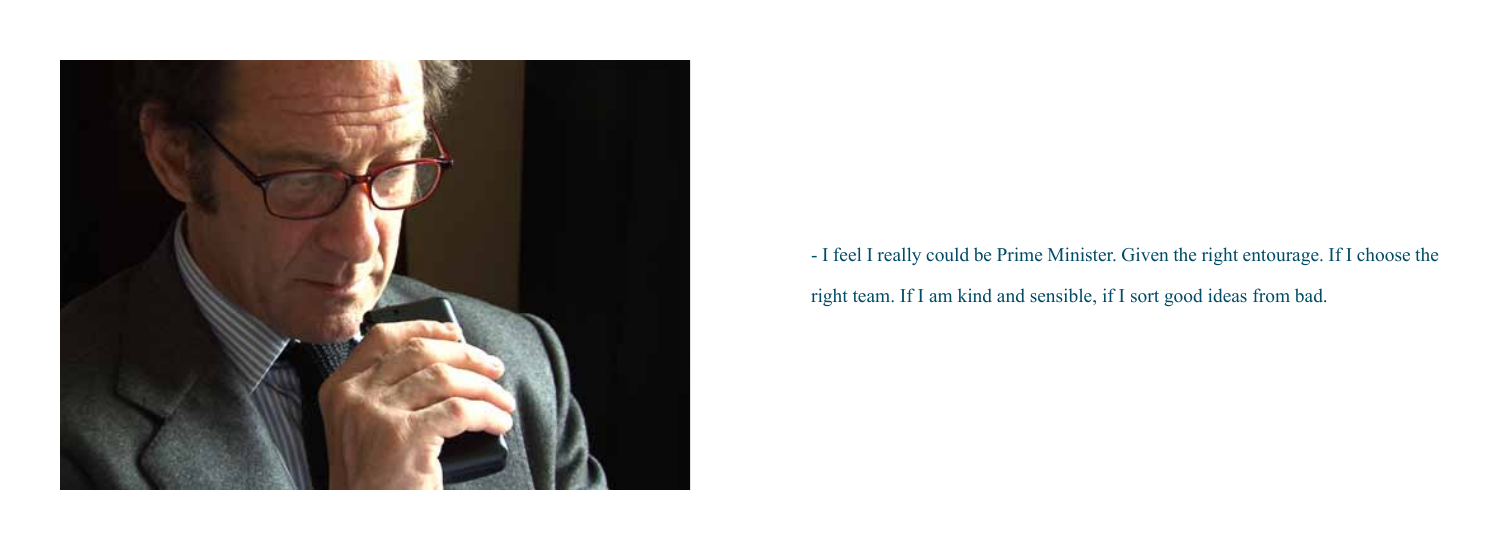

- I like him.

He's warm.

A touch impulsive.

But I'll rein him in.

He's tough.

Frighteningly sympathetic.

He'll be popular.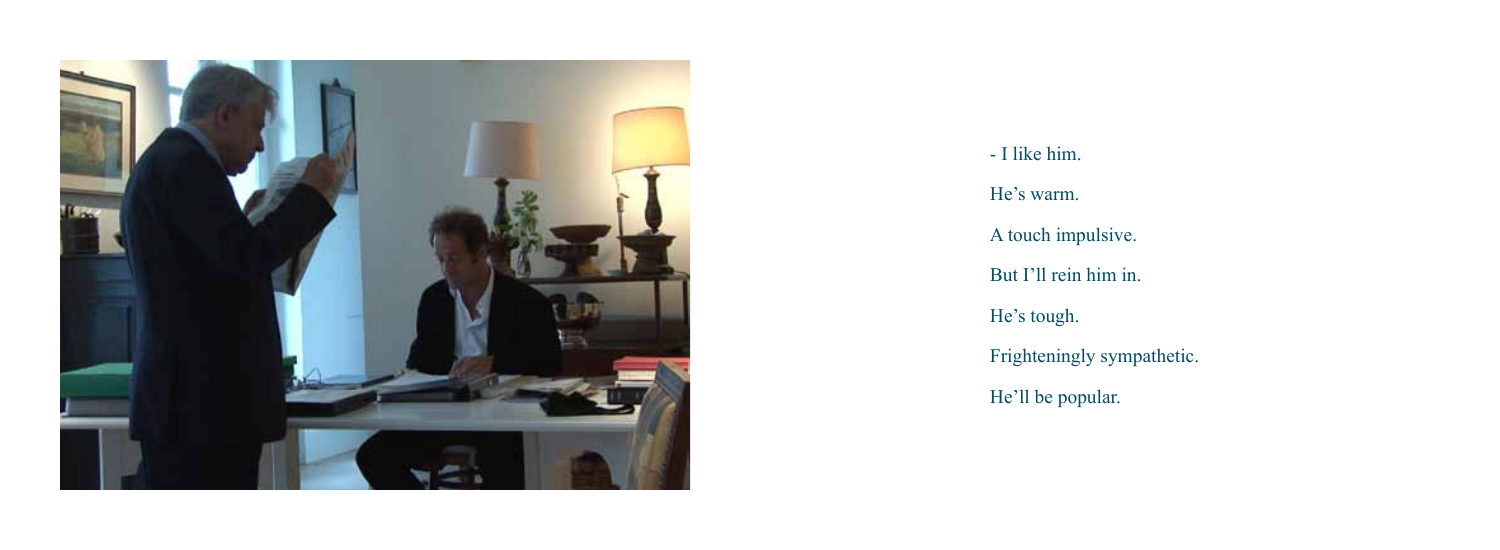

- In a company, when the lowliest worker earns one fiftieth what his boss earns, something's wrong.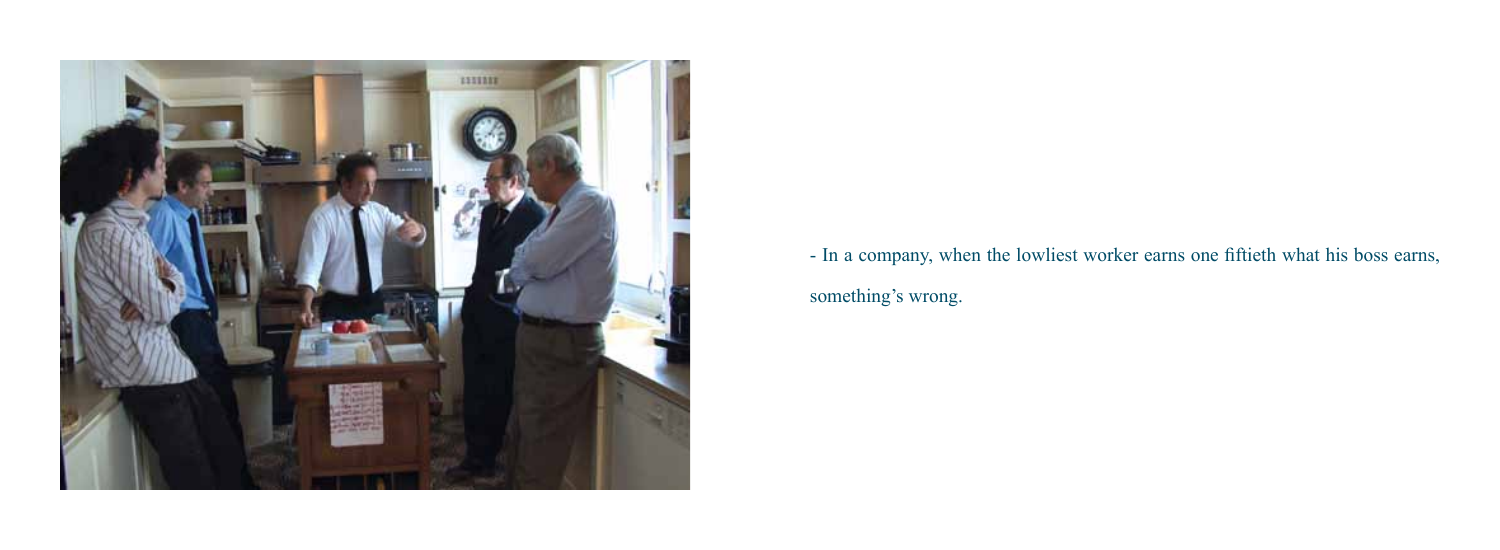

*With* Vincent Lindon Alain Cavalier Bernard Bureau Jonathan Duong Hubert-Ange Fumey Jean-Pierre Lindon Manuel Marty Claude Uzan Alexandre, Grégory and Jean Widhoff

*and* Régis d'Audeville Josette Baron Thibault de Chateauvieux Jérémy Flament Olivier Mallet Dominique Solliec Nicolas Wecker

*Thanks to* Cécile Peyre Florent Lavallée Aliocha Fano Renaudin Robert Kfoury Bruno Patin Marie-Christine Damiens *and* Danielle Bouilhet François Bertrand Thierry Jamois Eliette Lepinay